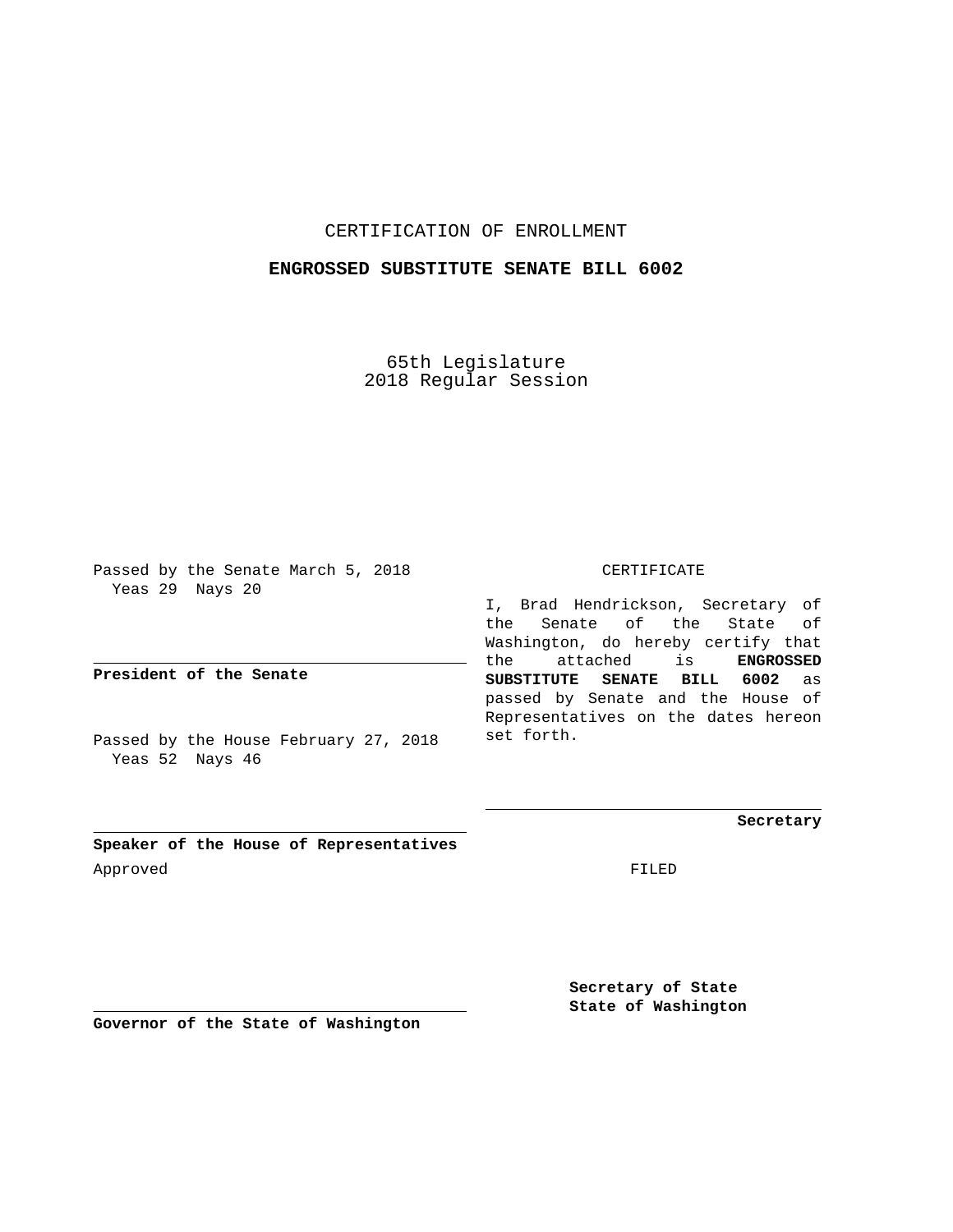#### **ENGROSSED SUBSTITUTE SENATE BILL 6002**

AS AMENDED BY THE HOUSE

Passed Legislature - 2018 Regular Session

## **State of Washington 65th Legislature 2018 Regular Session**

**By** Senate State Government, Tribal Relations & Elections (originally sponsored by Senators Saldaña, Billig, Palumbo, Frockt, Rolfes, Van De Wege, Liias, Ranker, Keiser, Pedersen, Hunt, Wellman, Conway, Chase, McCoy, Dhingra, Kuderer, Hasegawa, Nelson, Carlyle, and Mullet)

READ FIRST TIME 01/15/18.

 AN ACT Relating to establishing a voting rights act to promote equal voting opportunity in certain political subdivisions and establishing a cause of action to redress lack of voter opportunity; amending RCW 36.32.020, 36.32.040, and 54.12.010; adding a new section to chapter 28A.343 RCW; adding a new section to chapter 35.21 RCW; adding a new section to chapter 35A.21 RCW; adding a new section to chapter 52.14 RCW; adding a new section to chapter 53.12 RCW; adding a new section to chapter 29A.76 RCW; and adding a new chapter 9 to Title 29A RCW.

10 BE IT ENACTED BY THE LEGISLATURE OF THE STATE OF WASHINGTON:

#### 11 **PART I - GENERAL PROVISIONS**

12 NEW SECTION. **Sec. 101.** This act may be known and cited as the 13 Washington voting rights act of 2018.

 NEW SECTION. **Sec. 102.** The legislature finds that electoral systems that deny race, color, or language minority groups an equal opportunity to elect candidates of their choice are inconsistent with the right to free and equal elections as provided by Article I, section 19 and Article VI, section 1 of the Washington state Constitution as well as protections found in the fourteenth and

p. 1 ESSB 6002.PL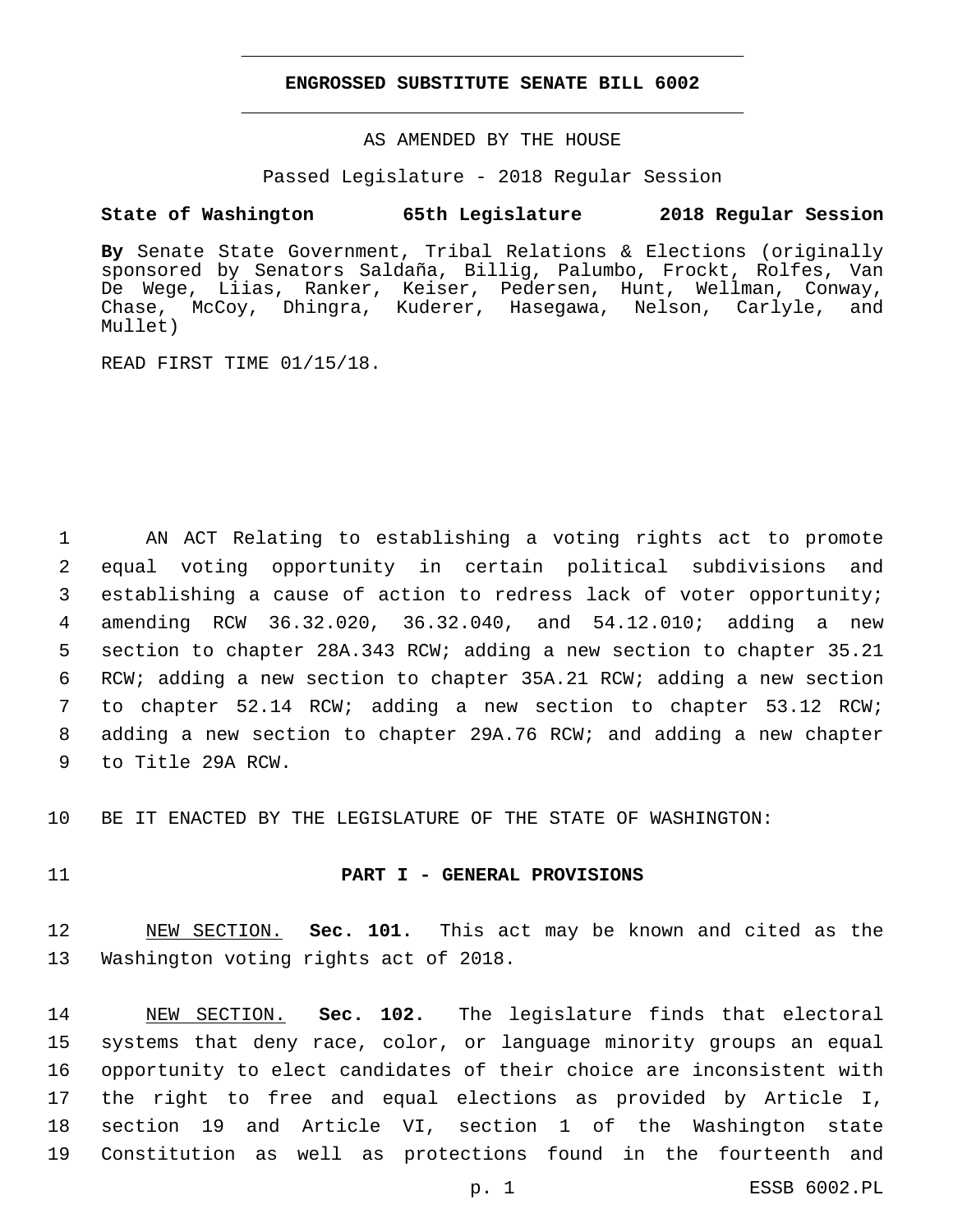fifteenth amendments to the United States Constitution. The well- established principle of "one person, one vote" and the prohibition on vote dilution have been consistently upheld in federal and state courts for more than fifty years.4

 The legislature also finds that local government subdivisions are often prohibited from addressing these challenges because of Washington laws that narrowly prescribe the methods by which they may elect members of their legislative bodies. The legislature finds that in some cases, this has resulted in an improper dilution of voting power for these minority groups. The legislature intends to modify existing prohibitions in state laws so that these jurisdictions may voluntarily adopt changes on their own, in collaboration with affected community members, to remedy potential electoral issues so that minority groups have an equal opportunity to elect candidates of their choice or influence the outcome of an election.

 The legislature intends for this act to be consistent with federal protections that may provide a similar remedy for minority groups. Remedies shall also be available where the drawing of crossover and coalition districts is able to address both vote 20 dilution and racial polarization.

 The legislature also intends for this act to be consistent with legal precedent from *Mt. Spokane Skiing Corp. v. Spokane Co.* (86 Wn. App. 165, 1997) that found that noncharter counties need not adhere to a single uniform county system of government, but that each county have the same "authority available" in order to be deemed uniform.

 NEW SECTION. **Sec. 103.** The definitions in this section apply throughout this chapter unless the context clearly requires otherwise. In applying these definitions and other terms in this chapter, courts may rely on relevant federal case law for guidance.

 (1) "At-large election" means any of the following methods of electing members of the governing body of a political subdivision:

 (a) One in which the voters of the entire jurisdiction elect the 33 members to the governing body;

 (b) One in which the candidates are required to reside within given areas of the jurisdiction and the voters of the entire jurisdiction elect the members to the governing body; or

 (c) One that combines the criteria in (a) and (b) of this subsection or one that combines at-large with district-based 39 elections.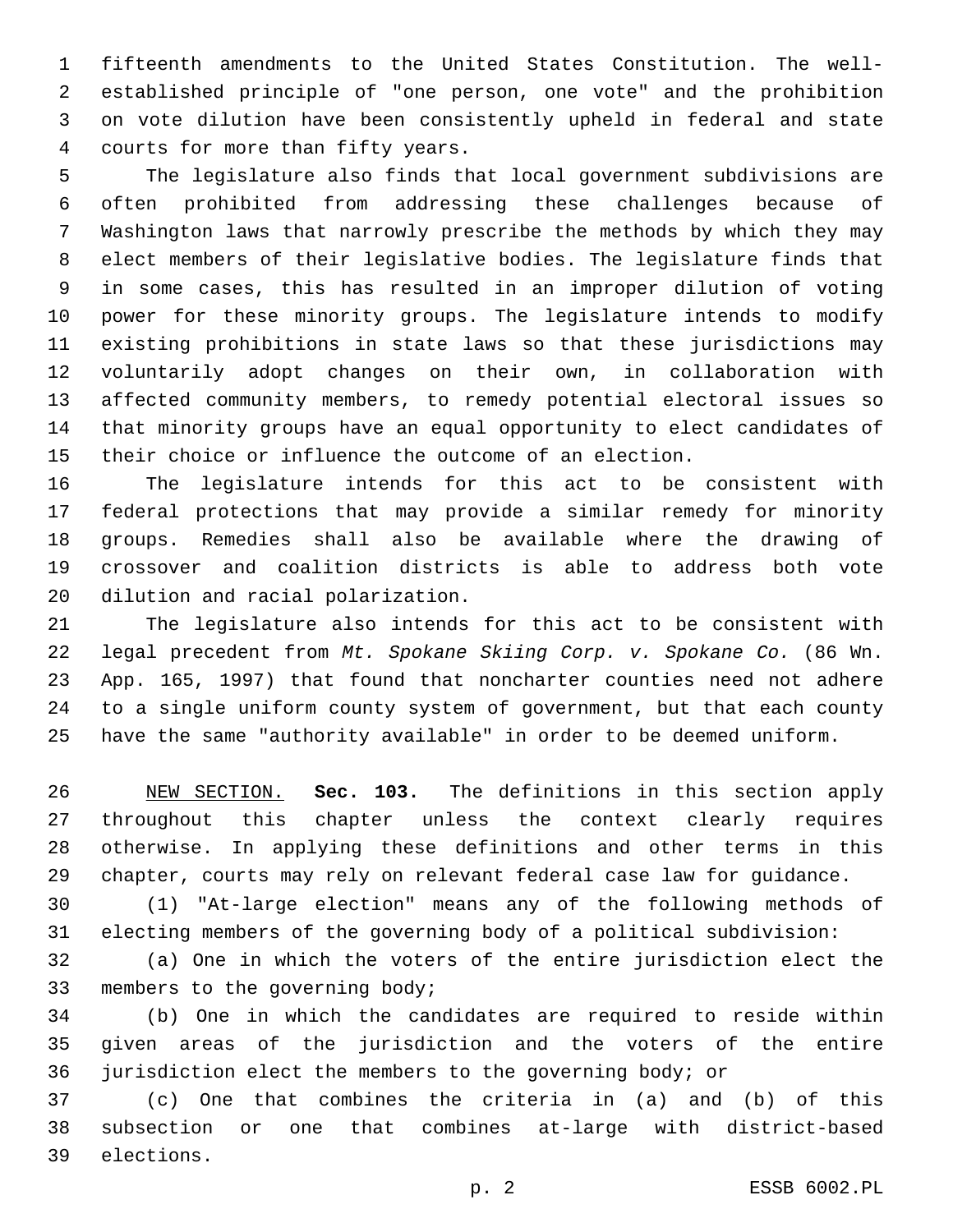(2) "District-based elections" means a method of electing members to the governing body of a political subdivision in which the candidate must reside within an election district that is a divisible part of the political subdivision and is elected only by voters 5 residing within that election district.

 (3) "Polarized voting" means voting in which there is a difference, as defined in case law regarding enforcement of the federal voting rights act, 52 U.S.C. 10301 et seq., in the choice of candidates or other electoral choices that are preferred by voters in a protected class, and in the choice of candidates and electoral choices that are preferred by voters in the rest of the electorate.

 (4) "Political subdivision" means any county, city, town, school district, fire protection district, port district, or public utility 14 district, but does not include the state.

 (5) "Protected class" means a class of voters who are members of a race, color, or language minority group, as this class is referenced and defined in the federal voting rights act, 52 U.S.C. 18 10301 et seq.

 NEW SECTION. **Sec. 104.** As provided in section 302 of this act, no method of electing the governing body of a political subdivision may be imposed or applied in a manner that impairs the ability of members of a protected class or classes to have an equal opportunity to elect candidates of their choice as a result of the dilution or abridgment of the rights of voters who are members of a protected class or classes.

# **PART II - VOLUNTARY CHANGES TO ELECTORAL PROCESSES**

 NEW SECTION. **Sec. 201.** (1) A political subdivision that conducts an election pursuant to state, county, or local law, is authorized to change its electoral system, including, but not limited to, implementing a district-based election system, to remedy a potential violation of section 104 of this act.

 (2) If a political subdivision invokes its authority under this section to implement a district-based election system, the districts shall be drawn in a manner consistent with section 202 of this act.

 NEW SECTION. **Sec. 202.** (1)(a) Prior to the adoption of its proposed plan, the political subdivision must provide public notice

p. 3 ESSB 6002.PL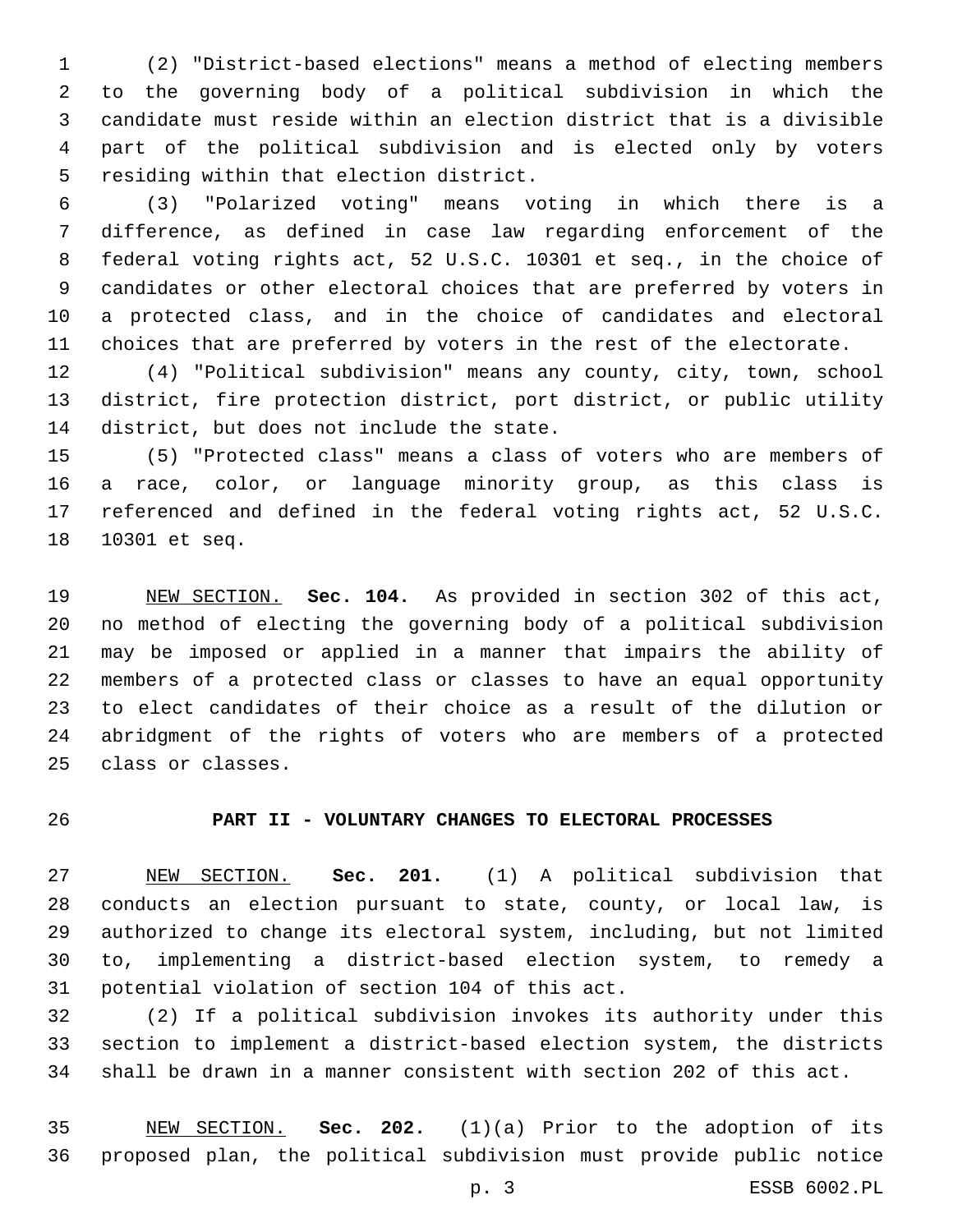to residents of the subdivision about the proposed remedy to a potential violation of section 104 of this act. If a significant segment of the residents of the subdivision have limited English proficiency and speaks a language other than English, the political 5 subdivision must:

 (i) Provide accurate written and verbal notice of the proposed remedy in languages that diverse residents of the political 8 subdivision can understand, as indicated by demographic data; and

 (ii) Air radio or television public service announcements describing the proposed remedy broadcast in the languages that diverse residents of the political subdivision can understand, as 12 indicated by demographic data.

 (b) The political subdivision shall hold at least one public hearing on the proposed plan at least one week before adoption.

 (c) For purposes of this section, "significant segment of the community" means five percent or more of residents, or five hundred or more residents, whichever is fewer, residing in the political 18 subdivision.

 (2)(a) If the political subdivision invokes its authority under section 201 of this act and the plan is adopted during the period of time between the first Tuesday after the first Monday of November and on or before January 15th of the following year, the political subdivision shall order new elections to occur at the next succeeding 24 general election.

 (b) If the political subdivision invokes its authority under section 201 of this act and the plan is adopted during the period of time between January 16th and on or before the first Monday of November, the next election will occur as scheduled and organized under the current electoral system, but the political subdivision shall order new elections to occur pursuant to the remedy at the 31 general election the following calendar year.

 (3) If a political subdivision implements a district-based election system under section 201(2) of this act, the plan shall be 34 consistent with the following criteria:

 (a) Each district shall be as reasonably equal in population as possible to each and every other such district comprising the political subdivision.37

(b) Each district shall be reasonably compact.

 (c) Each district shall consist of geographically contiguous 40 area.

p. 4 ESSB 6002.PL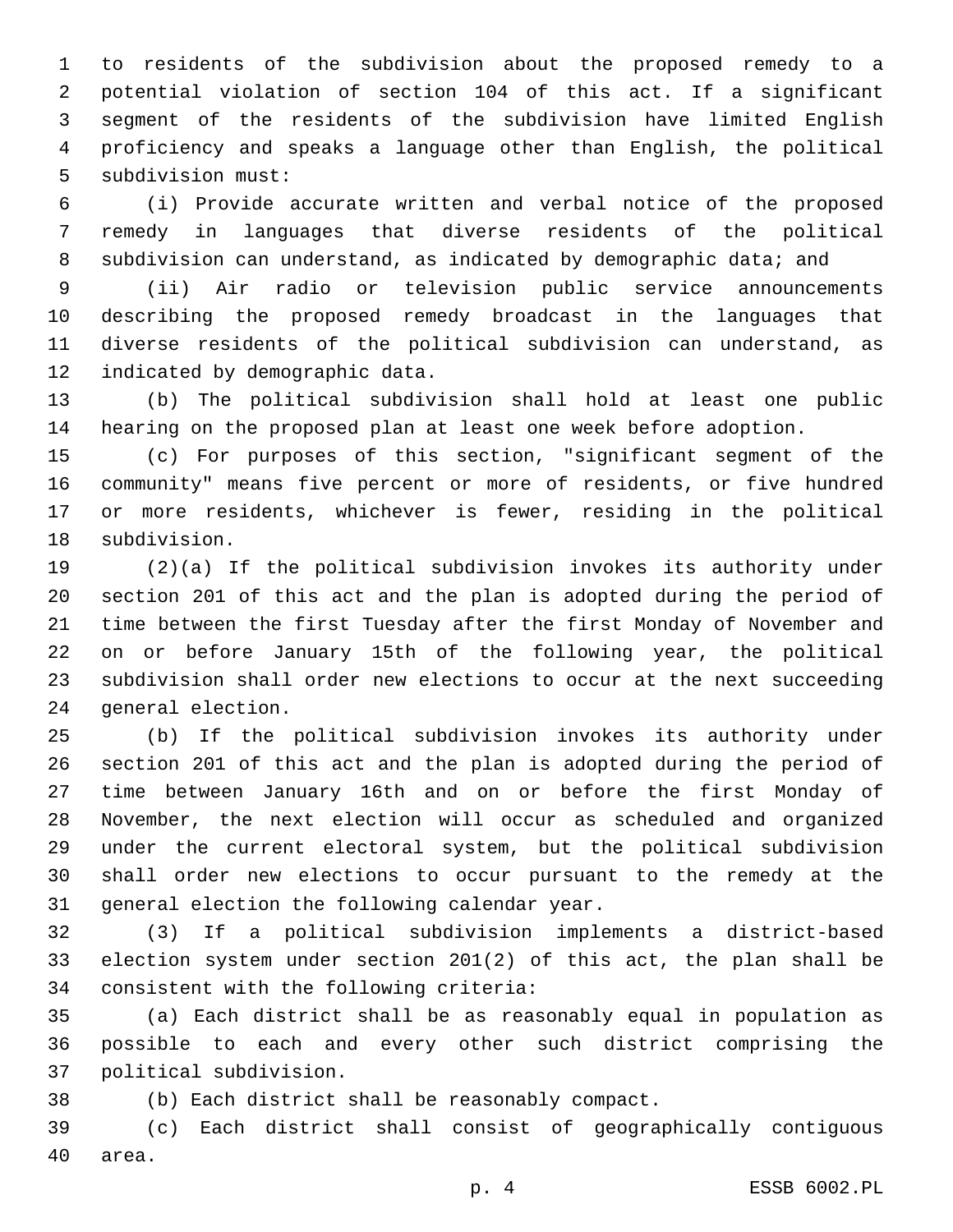(d) To the extent feasible, the district boundaries shall coincide with existing recognized natural boundaries and shall, to the extent possible, preserve existing communities of related and mutual interest.4

 (e) District boundaries may not be drawn or maintained in a manner that creates or perpetuates the dilution of the votes of the 7 members of a protected class or classes.

 (4) Within forty-five days after receipt of federal decennial census information applicable to a specific local area, the commission established in RCW 44.05.030 shall forward the census 11 information to each political subdivision.

 (5) No later than eight months after its receipt of federal decennial census data, the governing body of the political subdivision that had previously invoked its authority under section 201 of this act to implement a district-based election system, or that was previously charged with redistricting under section 403 of this act, shall prepare a plan for redistricting its districts, pursuant to RCW 29A.76.010, and in a manner consistent with this act.

 NEW SECTION. **Sec. 203.** A new section is added to chapter 20 28A.343 RCW to read as follows:

 The school board of directors may authorize a change to its electoral system pursuant to section 201 of this act. Any staggering of directors' terms shall be accomplished as provided in RCW 28A.343.030 and 28A.343.600 through 28A.343.650.24

 **Sec. 204.** RCW 36.32.020 and 1982 c 226 s 4 are each amended to 26 read as follows:

 The board of county commissioners of each county shall divide their county into three commissioner districts so that each district shall comprise as nearly as possible one-third of the population of the county: PROVIDED, That the territory comprised in any voting precincts of such districts shall remain compact, and shall not be 32 divided by the lines of said districts.

 However, the commissioners of any county composed entirely of islands and with a population of less than thirty-five thousand may divide their county into three commissioner districts without regard to population, except that if any single island is included in more than one district, the districts on such island shall comprise, as 38 nearly as possible, equal populations.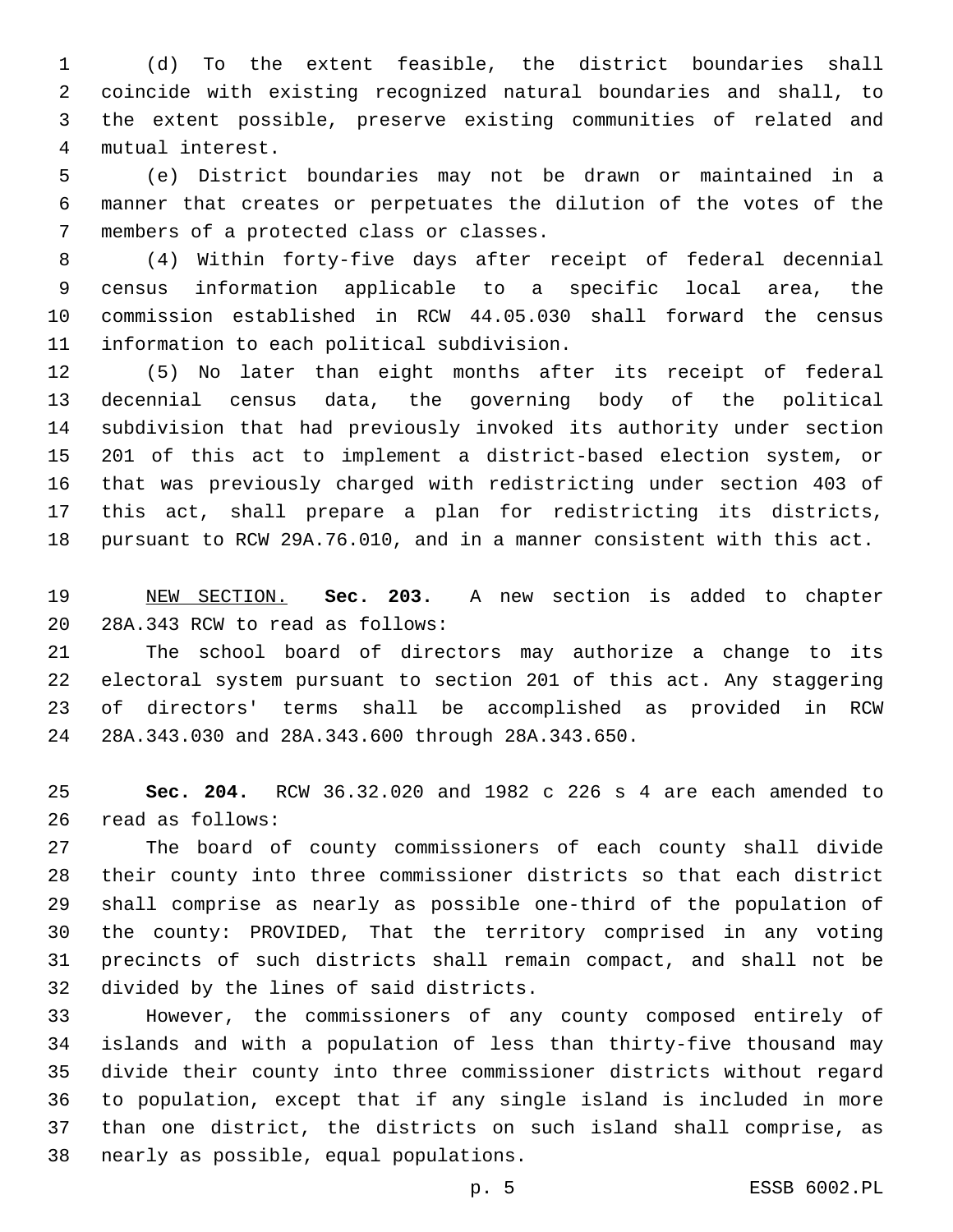The commissioners of any county may authorize a change to their electoral system pursuant to section 201 of this act. Except where necessary to comply with a court order issued pursuant to section 403 of this act, and except in the case of an intervening census, the 5 lines of the districts shall not be changed ((oftener)) more often than once in four years and only when a full board of commissioners is present. The districts shall be designated as districts numbered 8 one, two and three.

 **Sec. 205.** RCW 36.32.040 and 1982 c 226 s 5 are each amended to 10 read as follows:

 (1) Except as provided in subsection (2) of this section, the qualified electors of each county commissioner district, and they only, shall nominate from among their own number, candidates for the office of county commissioner of such commissioner district to be voted for at the following general election. Such candidates shall be nominated in the same manner as candidates for other county and district offices are nominated in all other respects.

 (2) Where the commissioners of a county composed entirely of islands with a population of less than thirty-five thousand have chosen to divide the county into unequal-sized commissioner districts pursuant to the exception provided in RCW 36.32.020, the qualified electors of the entire county shall nominate from among their own number who reside within a commissioner district, candidates for the office of county commissioner of such commissioner district to be voted for at the following general election. Such candidates shall be nominated in the same manner as candidates for other county offices 27 are nominated in all other respects.

 (3) The commissioners of any county may authorize a change to their electoral system pursuant to section 201 of this act.

 NEW SECTION. **Sec. 206.** A new section is added to chapter 35.21 31 RCW to read as follows:

 The legislative authority of a city or town may authorize a change to its electoral system pursuant to section 201 of this act.

 NEW SECTION. **Sec. 207.** A new section is added to chapter 35A.21 35 RCW to read as follows:

 The legislative authority of a code city or town may authorize a change to its electoral system pursuant to section 201 of this act.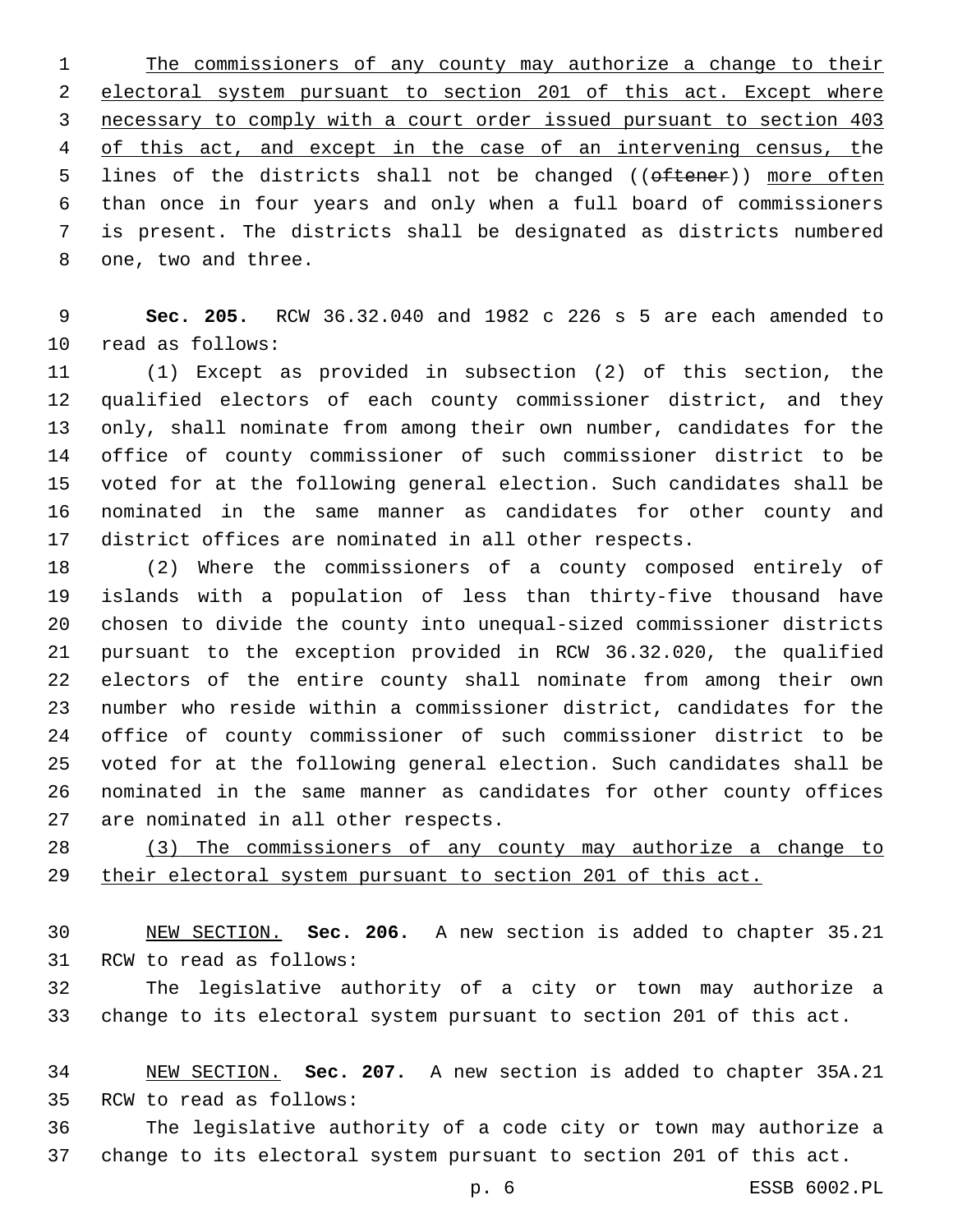NEW SECTION. **Sec. 208.** A new section is added to chapter 52.14 2 RCW to read as follows:

 The board of fire commissioners of a fire protection district may authorize a change to its electoral system pursuant to section 201 of 5 this act by majority vote.

 NEW SECTION. **Sec. 209.** A new section is added to chapter 53.12 7 RCW to read as follows:

 The port commission may authorize a change to its electoral 9 system pursuant to section 201 of this act.

 **Sec. 210.** RCW 54.12.010 and 2004 c 113 s 1 are each amended to 11 read as follows:

 A public utility district that is created as provided in RCW 54.08.010 shall be a municipal corporation of the state of Washington, and the name of such public utility district shall be 15 Public Utility District No. . . . of . . . . . . County.

 The powers of the public utility district shall be exercised through a commission consisting of three members in three commissioner districts, and five members in five commissioner 19 districts.

 (1) If the public utility district is countywide and the county has three county legislative authority districts, then, at the first election of commissioners and until any change is made in the boundaries of public utility district commissioner districts, one public utility district commissioner shall be chosen from each of the 25 three county legislative authority districts.

 (2) If the public utility district comprises only a portion of the county, with boundaries established in accordance with chapter 54.08 RCW, or if the public utility district is countywide and the county does not have three county legislative authority districts, three public utility district commissioner districts, numbered consecutively, each with approximately equal population and following precinct lines, as far as practicable, shall be described in the petition for the formation of the public utility district, subject to appropriate change by the county legislative authority if and when it changes the boundaries of the proposed public utility district. One commissioner shall be elected as a commissioner of each of the public 37 utility district commissioner districts.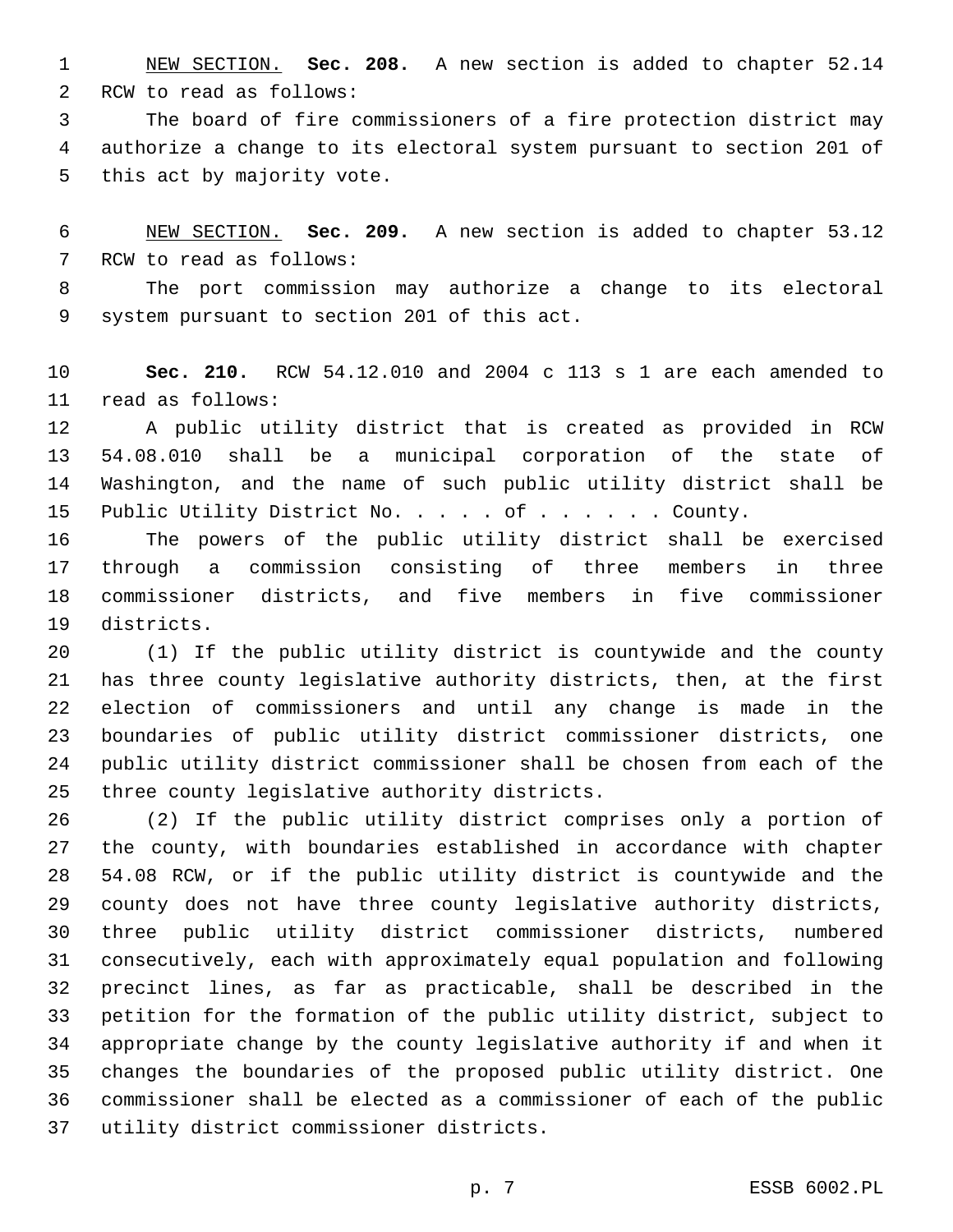(3) Only a registered voter who resides in a commissioner district may be a candidate for, or hold office as, a commissioner of the commissioner district. Only voters of a commissioner district may vote at a primary to nominate candidates for a commissioner of the commissioner district. Voters of the entire public utility district may vote at a general election to elect a person as a commissioner of 7 the commissioner district.

 (4) The term of office of each public utility district commissioner other than the commissioners at large shall be six years, and the term of each commissioner at large shall be four years. Each term shall be computed in accordance with RCW ((29A.20.040)) 29A.60.280 following the commissioner's election. All public utility district commissioners shall hold office until their successors shall have been elected and have qualified and assume 15 office in accordance with RCW ((29A.20.040)) 29A.60.280.

 (5) A vacancy in the office of public utility district commissioner shall occur as provided in chapter 42.12 RCW or by nonattendance at meetings of the public utility district commission for a period of sixty days unless excused by the public utility district commission. Vacancies on a board of public utility district commissioners shall be filled as provided in chapter 42.12 RCW.

 (6) The boundaries of the public utility district commissioner districts may be changed only by the public utility district commission or by a court order issued pursuant to section 403 of this 25 act, and shall be examined every ten years to determine substantial equality of population in accordance with chapter 29A.76 RCW. Except 27 as provided in this section  $((\theta \cdot \hat{r}))$ , section 403 of this act, RCW 28 54.04.039, or in the case of an intervening census, the boundaries 29 shall not be changed  $((\text{ofteen}))$  more often than once in four years. Boundaries may only be changed when all members of the commission are present. Whenever territory is added to a public utility district under RCW 54.04.035, or added or withdrawn under RCW 54.04.039, the boundaries of the public utility commissioner districts shall be changed to include the additional or exclude the withdrawn territory. Unless the boundaries are changed pursuant to RCW 54.04.039, the proposed change of the boundaries of the public utility district commissioner district must be made by resolution and after public hearing. Notice of the time of the public hearing shall be published for two weeks before the hearing. Upon a referendum petition signed by ten percent of the qualified voters of the public utility district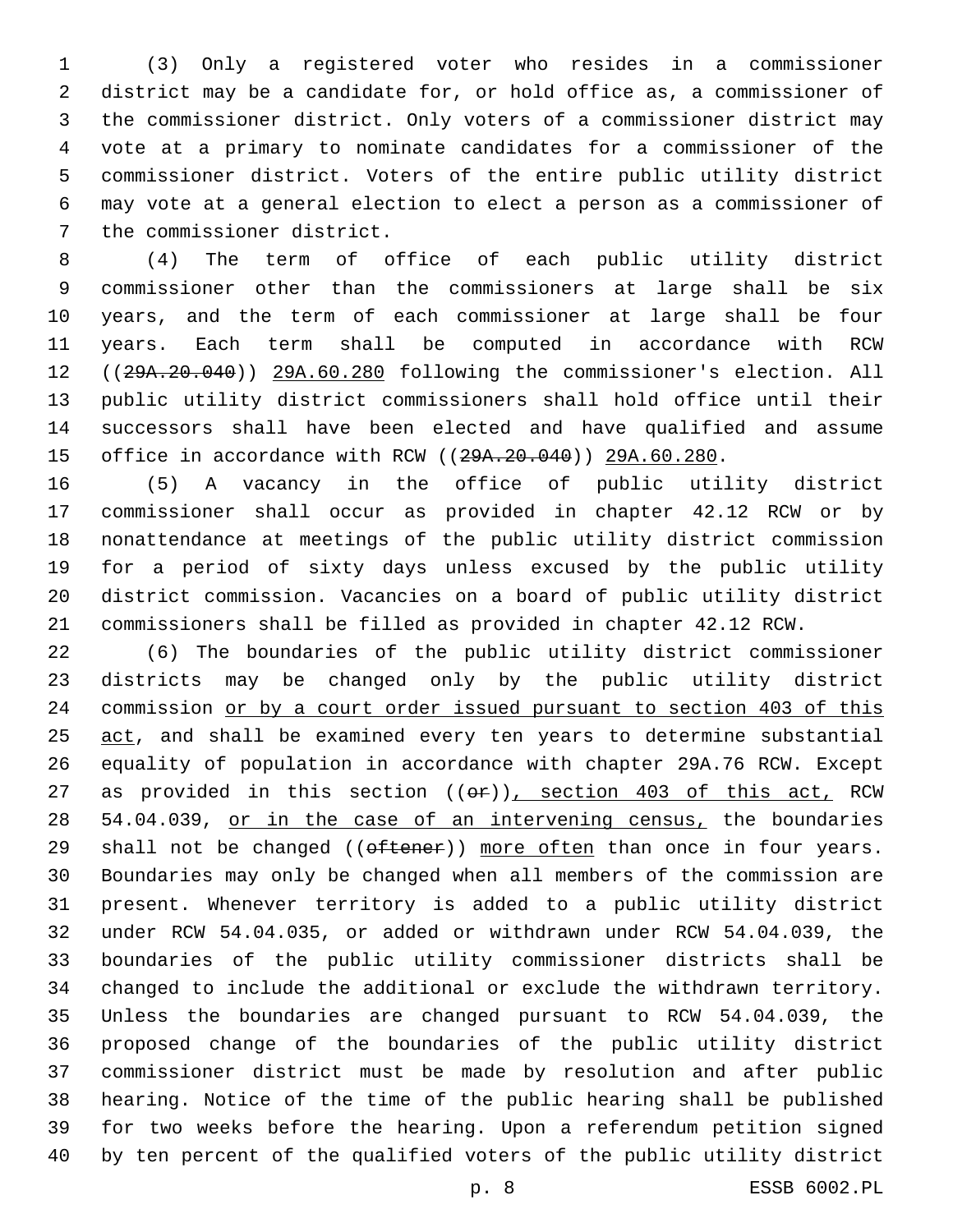being filed with the county auditor, the county legislative authority shall submit the proposed change of boundaries to the voters of the public utility district for their approval or rejection. The petition must be filed within ninety days after the adoption of resolution of the proposed action. The validity of the petition is governed by the 6 provisions of chapter 54.08 RCW.

# **PART III - CITIZEN-INITIATED CHANGES TO ELECTORAL PROCESSES**

 NEW SECTION. **Sec. 301.** (1) A voter who resides in the political subdivision who intends to challenge a political subdivision's electoral system under this act shall first notify the political subdivision. The political subdivision shall promptly make such notice public.

 (2) The notice provided shall identify and provide contact information for the person or persons who intend to file an action, and shall identify the protected class or classes whose members do not have an equal opportunity to elect candidates of their choice or an equal opportunity to influence the outcome of an election because of alleged vote dilution and polarized voting. The notice shall also include a type of remedy the person believes may address the alleged 20 violation of section 302 of this act.

 NEW SECTION. **Sec. 302.** (1) A political subdivision is in violation of this act when it is shown that:

 (a) Elections in the political subdivision exhibit polarized voting; and

 (b) Members of a protected class or classes do not have an equal opportunity to elect candidates of their choice as a result of the dilution or abridgment of the rights of members of that protected 28 class or classes.

 (2) The fact that members of a protected class are not geographically compact or concentrated to constitute a majority in a proposed or existing district-based election district shall not preclude a finding of a violation under this act, but may be a factor in determining a remedy. The equal opportunity to elect shall be assessed pragmatically, based on local election conditions, and may 35 include crossover districts.

 (3) In determining whether there is polarized voting under this act, the court shall analyze elections of the governing body of the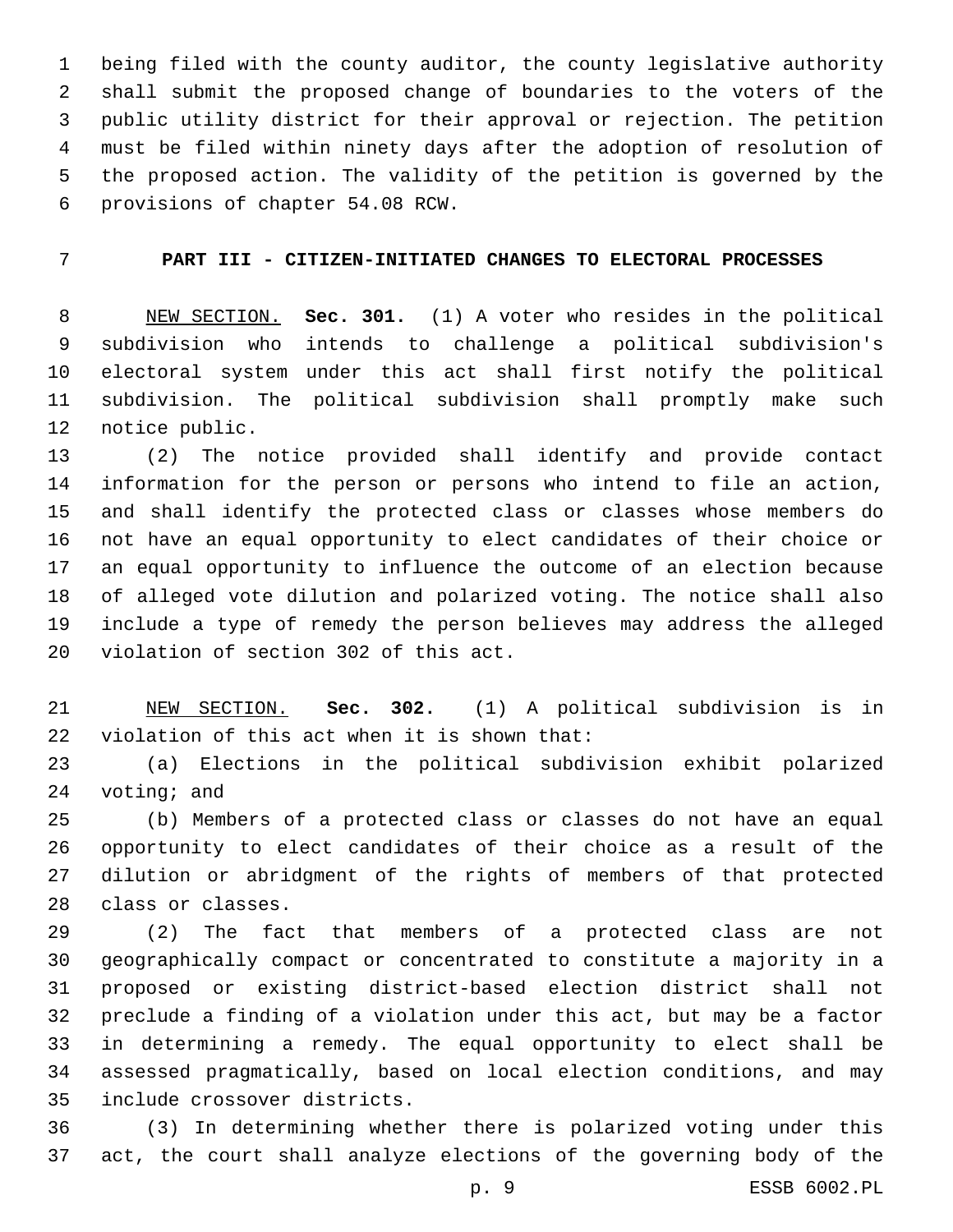political subdivision, ballot measure elections, elections in which at least one candidate is a member of a protected class, and other electoral choices that affect the rights and privileges of members of a protected class. Elections conducted prior to the filing of an action pursuant to this act are more probative to establish the existence of racially polarized voting than elections conducted after 7 the filing of an action.

 (4) The election of candidates who are members of a protected class and who were elected prior to the filing of an action pursuant to this act shall not preclude a finding of polarized voting that results in an unequal opportunity for a protected class to elect 12 candidates of their choice.

 (5) Proof of intent on the part of the voters or elected officials to discriminate against a protected class is not required 15 for a cause of action to be sustained.

 (6) Other factors such as the history of discrimination, the use of electoral devices or other voting practices or procedures that may enhance the dilutive effects of at-large elections, denial of access to those processes determining which groups of candidates will receive financial or other support in a given election, the extent to which members of a protected class bear the effects of past discrimination in areas such as education, employment, and health, which hinder their ability to participate effectively in the political process, and the use of overt or subtle racial appeals in political campaigns are probative, but not necessary factors, to 26 establish a violation of this act.

 NEW SECTION. **Sec. 303.** (1) The political subdivision shall work in good faith with the person providing the notice to implement a remedy that provides the protected class or classes identified in the notice an equal opportunity to elect candidates of their choice. Such work in good faith to implement a remedy may include, but is not limited to consideration of: (a) Relevant electoral data; (b) relevant demographic data, including the most recent census data available; and (c) any other information that would be relevant to implementing a remedy.

 (2) If the political subdivision adopts a remedy that takes the notice into account, or adopts the notice's proposed remedy, the political subdivision shall seek a court order acknowledging that the political subdivision's remedy complies with section 104 of this act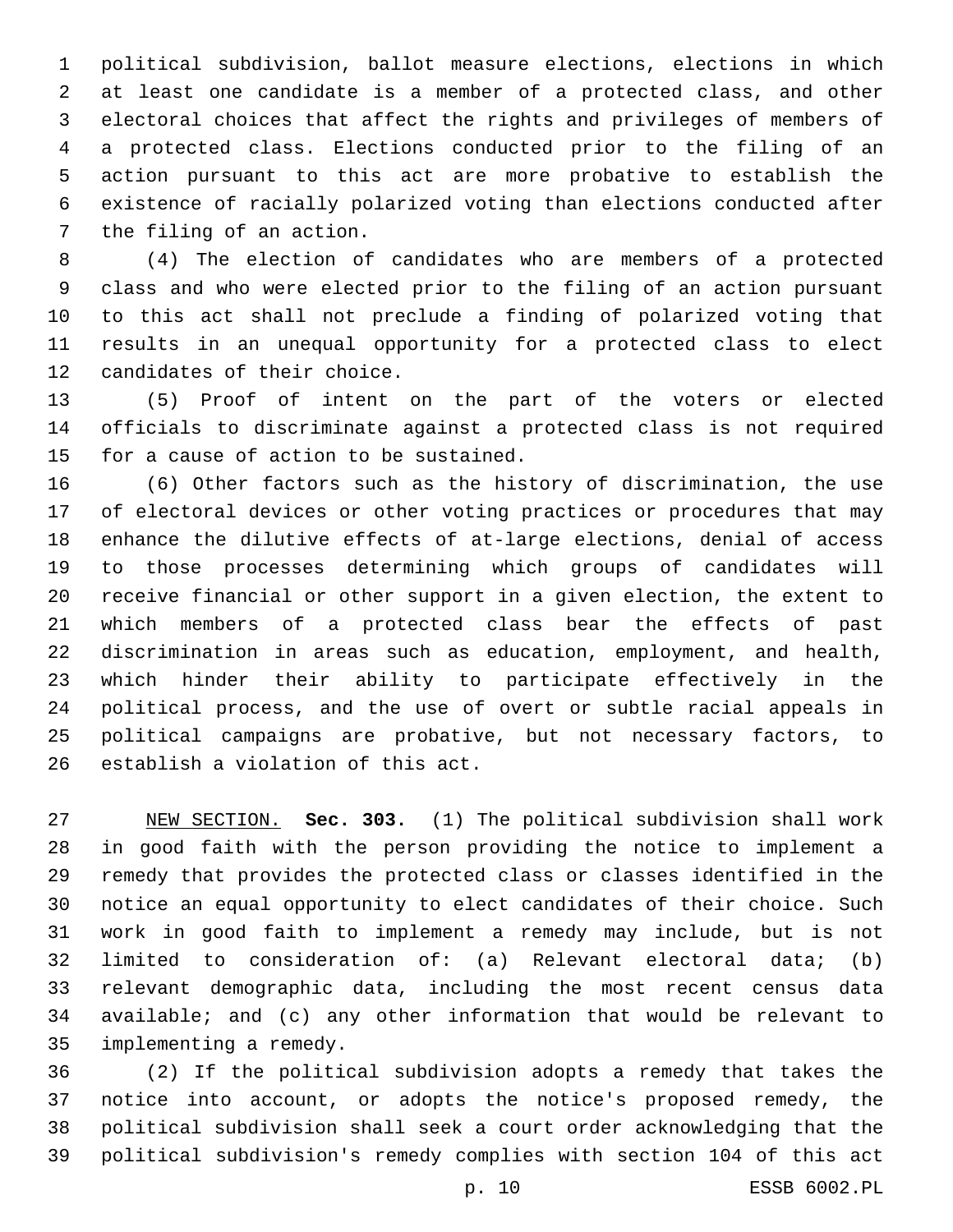and was prompted by a plausible violation. The person who submitted the notice may support or oppose such an order, and may obtain public records to do so. The political subdivision must provide all political, census, and demographic data and any analysis of that data used to develop the remedy in its filings seeking the court order and with any documents made public. All facts and reasonable inferences shall be viewed in the light most favorable to those opposing the political subdivision's proposed remedy at this stage. There shall be a rebuttable presumption that the court will decline to approve the political subdivision's proposed remedy at this stage.

 (3) If the court concludes that the political subdivision's remedy complies with section 104 of this act, an action under this act may not be brought against that political subdivision for four years by any party so long as the political subdivision does not enact a change to or deviation from the remedy during this four-year period that would otherwise give rise to an action under this act.

 (4) In agreeing to adopt the person's proposed remedy, the political subdivision may do so by stipulation, which shall become a 19 public document.

 NEW SECTION. **Sec. 304.** (1) Any voter who resides in the political subdivision may file an action under this act if, one hundred eighty days after a political subdivision receives notice of a challenge to its electoral system under section 301 of this act, the political subdivision has not obtained a court order stating that it has adopted a remedy in compliance with section 104 of this act. However, if notice is received after July 1, 2021, then the political subdivision shall have ninety days to obtain a court order before an action may be filed.

 (2) If a political subdivision has received two or more notices containing materially different proposed remedies, the political subdivision shall work in good faith with the persons to implement a remedy that provides the protected class or classes identified in the notices an equal opportunity to elect candidates of their choice. If the political subdivision adopts one of the remedies offered, or a different remedy that takes multiple notices into account, the political subdivision shall seek a court order acknowledging that the political subdivision's remedy is reasonably necessary to avoid a violation of section 104 of this act. The persons who submitted the notice may support or oppose such an order, and may obtain public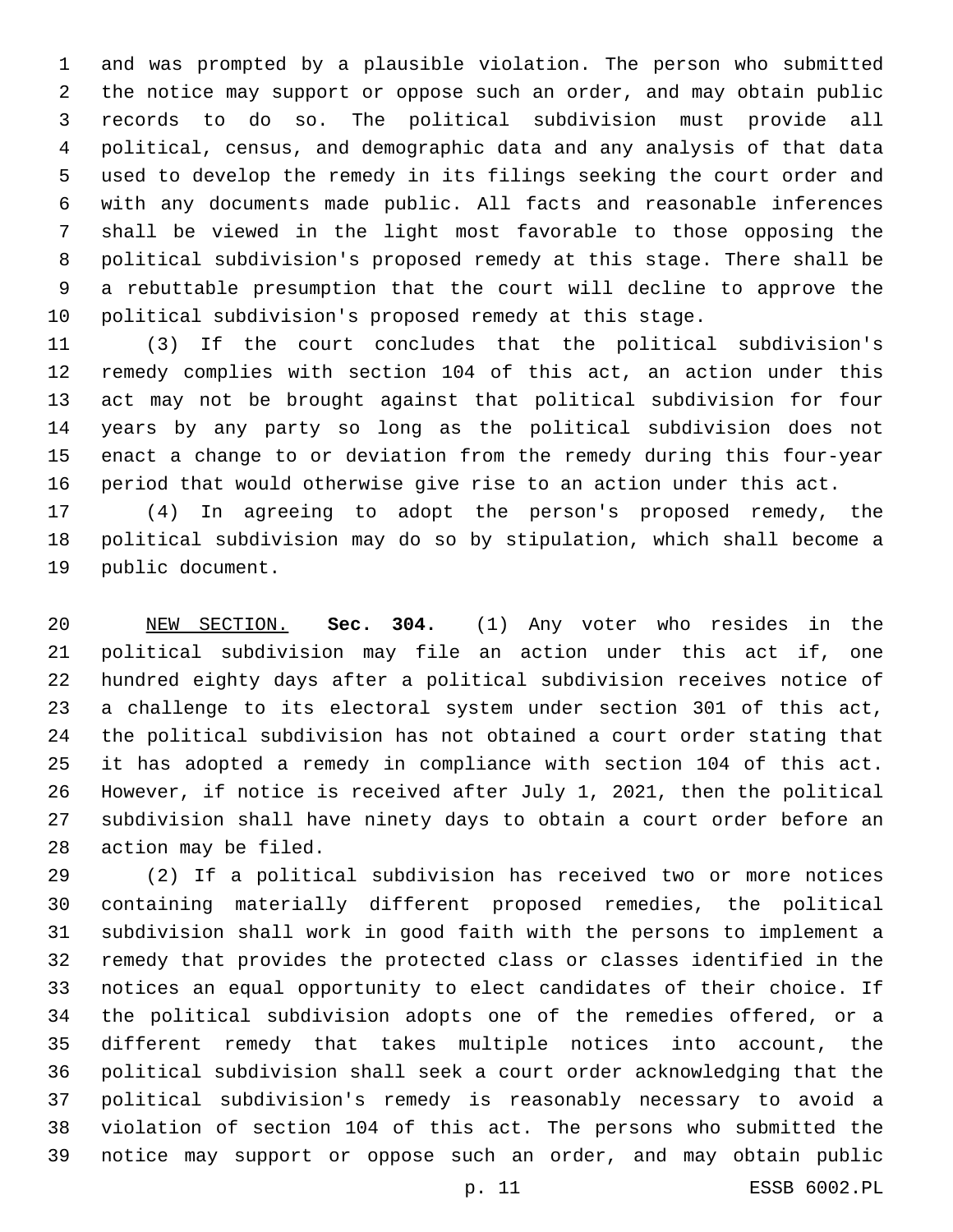records to do so. The political subdivision must provide all political, census, and demographic data and any analysis of that data used to develop the remedy in its filings seeking the court order and with any documents made public. All facts and reasonable inferences shall be viewed in the light most favorable to those opposing the political subdivision's proposed remedy at this stage. There shall be a rebuttable presumption that the court will decline to approve the political subdivision's proposed remedy at this stage.

 (3) If the court concludes that the political subdivision's remedy complies with section 104 of this act, an action under this act may not be brought against that political subdivision for four years by any party so long as the political subdivision does not enact a change to or deviation from the remedy during this four-year period that would otherwise give rise to an action under this act.

## **PART IV - SAFE HARBOR AND LEGAL ACTION UNDER THIS ACT**

 NEW SECTION. **Sec. 401.** (1) After exhaustion of the time period in section 304 of this act, any voter who resides in a political subdivision where a violation of section 104 of this act is alleged may file an action in the superior court of the county in which the political subdivision is located. If the action is against a county, the action may be filed in the superior court of such county, or in the superior court of either of the two nearest judicial districts as determined pursuant to RCW 36.01.050(2). An action filed pursuant to this chapter does not need to be filed as a class action.

 (2) Members of different protected classes may file an action jointly pursuant to this act if they demonstrate that the combined voting preferences of the multiple protected classes are polarized 28 against the rest of the electorate.

 NEW SECTION. **Sec. 402.** (1) In an action filed pursuant to this act, the trial court shall set a trial to be held no later than one year after the filing of a complaint, and shall set a discovery and motions calendar accordingly.

 (2) For purposes of any applicable statute of limitations, a cause of action under this act arises every time there is an election for any members of the governing body of the political subdivision.

 (3) The plaintiff's constitutional right to the secrecy of the plaintiff's vote is preserved and is not waived by the filing of an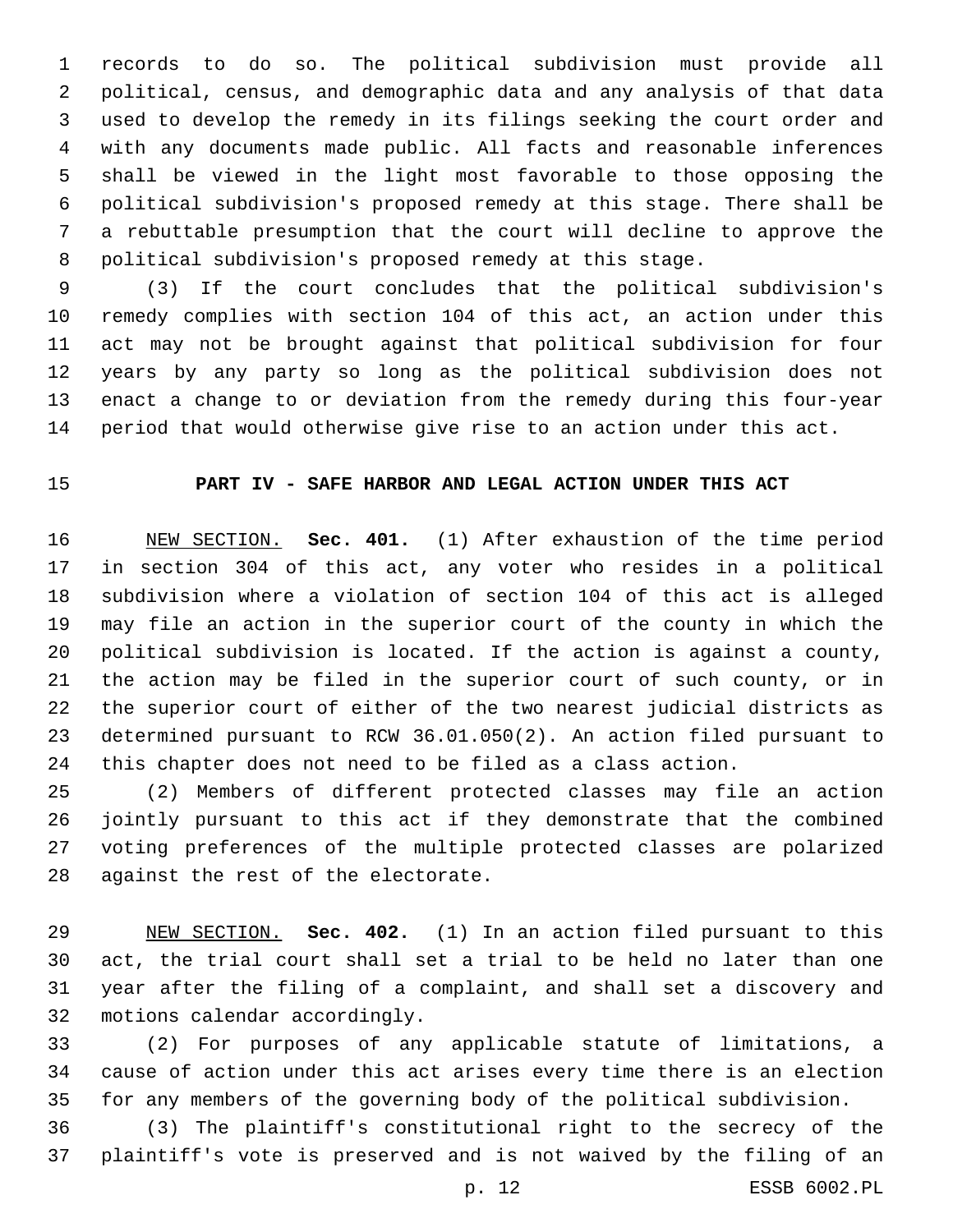action pursuant to this act, and the filing is not subject to 2 discovery or disclosure.

 (4) In seeking a temporary restraining order or a preliminary injunction, a plaintiff shall not be required to post a bond or any other security in order to secure such equitable relief.

 (5) No notice may be submitted to any political subdivision 7 pursuant to this act before July 19, 2018.

 NEW SECTION. **Sec. 403.** (1) The court may order appropriate remedies including, but not limited to, the imposition of a district- based election system. The court may order the affected jurisdiction to draw or redraw district boundaries or appoint an individual or panel to draw or redraw district lines. The proposed districts must be approved by the court prior to their implementation.

 (2) Implementation of a district-based remedy is not precluded by the fact that members of a protected class do not constitute a numerical majority within a proposed district-based election district. If, in tailoring a remedy, the court orders the implementation of a district-based election district where the members of the protected class are not a numerical majority, the court shall do so in a manner that provides the protected class an equal opportunity to elect candidates of their choice. The court may also approve a district-based election system that provides the protected class the opportunity to join in a coalition of two or more protected classes to elect candidates of their choice if there is demonstrated political cohesion among the protected classes.

 (3) In tailoring a remedy after a finding of a violation of 27 section 104 of this act:

 (a) If the court's order providing a remedy or approving proposed districts, whichever is later, is issued during the period of time between the first Tuesday after the first Monday of November and on or before January 15th of the following year, the court shall order new elections, conducted pursuant to the remedy, to occur at the next succeeding general election. If a special filing period is required, filings for that office shall be reopened for a period of three business days, such three-day period to be fixed by the filing 36 officer.

 (b) If the court's order providing a remedy or approving proposed districts, whichever is later, is issued during the period of time between January 16th and on or before the first Monday of November,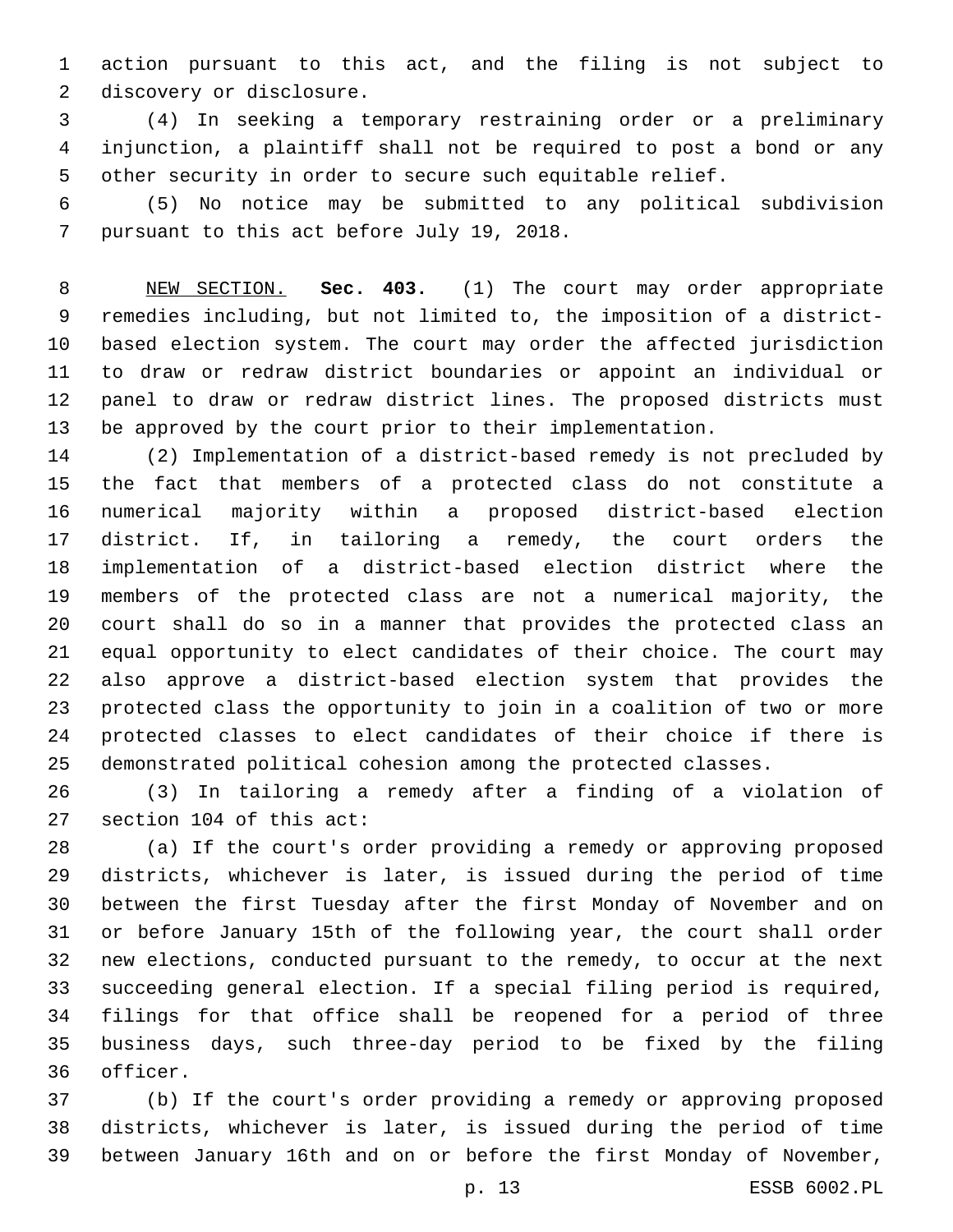the next election will occur as scheduled and organized under the current electoral system, but the court shall order new elections to occur pursuant to the remedy at the general election the following calendar year.4

 (c) The remedy may provide for the political subdivision to hold elections for the members of its governing body at the same time as regularly scheduled elections for statewide or federal offices.

 (4) Within thirty days of the conclusion of any action filed under section 402 of this act, the political subdivision must publish on the subdivision's web site, the outcome and summary of the action, as well as the legal costs incurred by the subdivision. If the political subdivision does not have its own web site, then it may 13 publish on the county web site.

 NEW SECTION. **Sec. 404.** (1) No action under this act may be brought by any person against a political subdivision that has adopted a remedy to its electoral system after an action is filed that is approved by a court pursuant to section 303 of this act or implemented a court-ordered remedy pursuant to section 403 of this act for four years after adoption of the remedy if the political subdivision does not enact a change to or deviation from the remedy during this four-year period that would otherwise give rise to an action under this act.

 (2) No action under this act may be brought by any person against a political subdivision that has adopted a remedy to its electoral system in the previous decade before the effective date of this section as a result of a claim under the federal voting rights act until after the political subdivision completes redistricting pursuant to RCW 29A.76.010 for the 2020 decennial census.

 NEW SECTION. **Sec. 405.** (1) In any action to enforce this chapter, the court may allow the prevailing plaintiff or plaintiffs, other than the state or political subdivision thereof, reasonable attorneys' fees, all nonattorney fee costs as defined by RCW 4.84.010, and all reasonable expert witness fees. No fees or costs may be awarded if no action is filed.

 (2) Prevailing defendants may recover an award of fees or costs 36 pursuant to RCW 4.84.185.

## **PART V - MISCELLANEOUS PROVISIONS**

p. 14 ESSB 6002.PL